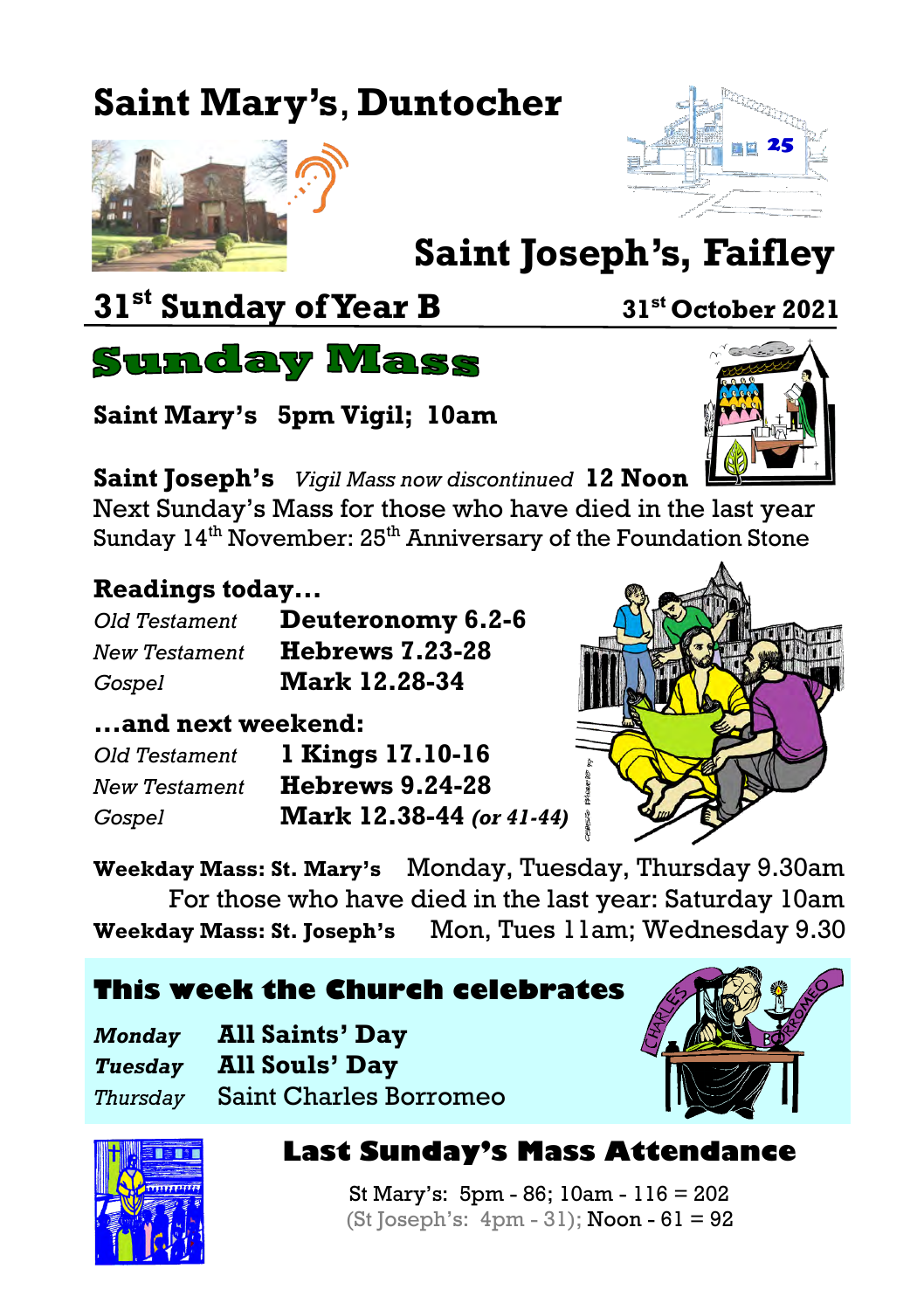### **Archdiocese of Glasgow Safeguarding Audit**

The Catholic Church in Glasgow is issuing an extraordinary appeal during the month of November to anyone who may have been affected by any kind of abuse at the hands of clergy or church officials … 'tell us where we went wrong and how we can do better'.

During the designated month, The Social Care Institute for Excellence (SCEI) is conducting an external, independent review of the Archdiocese of Glasgow to hear from people with first-hand experience of how the Archdiocese has responded to reports of abuse.

A spokesman for the Archdiocese said: "This is a genuine attempt to listen and learn. The Social Care Institute is a totally independent body which will conduct this month-long audit. The Archdiocese will have no role except to help to publicise that the audit is taking place, and that the external team want to hear directly from abuse survivors.

"The Social Care Institute wants to understand what is happening today and what has gone wrong in the past. They are looking at the responses of people in diocesan roles to knowledge of abuse by clergy or risks posed by clergy and others in Church-related roles, paid or voluntary. "While the audit will concentrate on the last 5 years, we recommend that anyone who has experience of how we have dealt with abuse claims should speak to SCIE staff directly. Nobody at any level in the Church will be told that they are taking part. What they you? tell SCIE will be confidential and will not be shared with the Archdiocese except as part of an overall report which will absolutely not identify any individual." Dr Sheila Fish, SCIE Head of Audit and Review, said: "We want to understand what is working well and where there are problems. We want to hear from people with first-hand experience of how people in diocesan roles have responded to disclosures of abuse or sharing of concerns. "When the work has been completed the Archdiocese will publish the report and copies will be made available to survivors. Anyone who may wish to report on their experience should contact SCIE directly by email at [learningtogether@scie.org.uk](mailto:learningtogether@scie.org.uk) or by phone on 07921 251614. SCIE will then get in touch to arrange a time to report to the auditors in a way that suits each individual.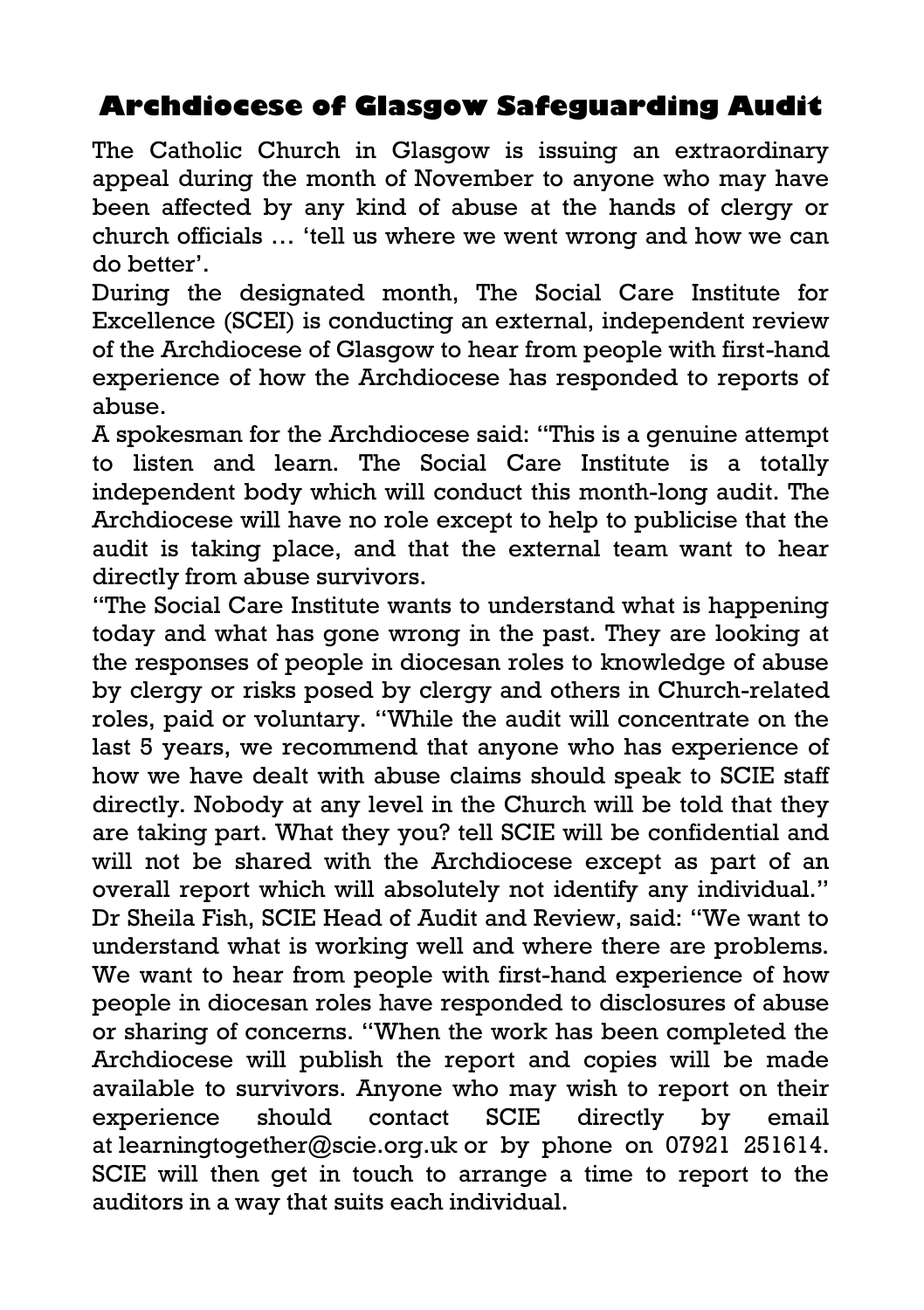#### **Thank You**

**for your ongoing support…**

**Please think of payment through a bank.**



We need you to tell us what to do with donations & intentions posted through the door.

#### **£ The Bottom Line £**

| Thank you for your generosity |                 |                            |         |              |
|-------------------------------|-----------------|----------------------------|---------|--------------|
| <b>St Mary</b>                | <b>Gift Aid</b> | <b>Collection Missions</b> |         | <b>Total</b> |
| <b>1st</b>                    | £O              | £615                       | £O      | £615         |
| <b>August</b>                 | <b>Banked</b>   | Only appears monthly       |         | £O           |
| $2nd*$                        | £O              | £O                         | £1167   | £1167        |
| <b>August</b>                 | <b>Banked</b>   | Only appears               | monthly | £O           |
| <b>St Joseph</b>              | £0              | £465                       | £361    | £O           |
| August                        | <b>Banked≜</b>  | Only appears               | monthly | £O           |

*To support us and reduce cash handling by our volunteers, you can pay through your bank to:* Royal Bank of Scotland Sort Code for all …. 831710 **St Mary's Parish .................** Account 00253583 **St Mary's Building Fund .....** Account 00254571 **St Joseph's Parish ...............** Account 00253591

#### **Second Collections**

Today & Next Weekend: Parish\*

#### **World Mission Sunday**

Thank you for responding to Missio Scotland's World Mission Sunday Appeal last weekend. Together St. Mary's raised £1167, and St. Joseph's raised £361. Your donations and prayers will go towards supporting the work of our missionaries worldwide. Furthermore, your example, like that of our missionaries all over the world, will serve as an inspiration to others to live out their Baptismal mission and play their part in the universal Church. Thanks to your generosity, Missio Scotland has been able to send muchneeded funds totalling millions down throughout the years to support a great number of projects across the five continents.